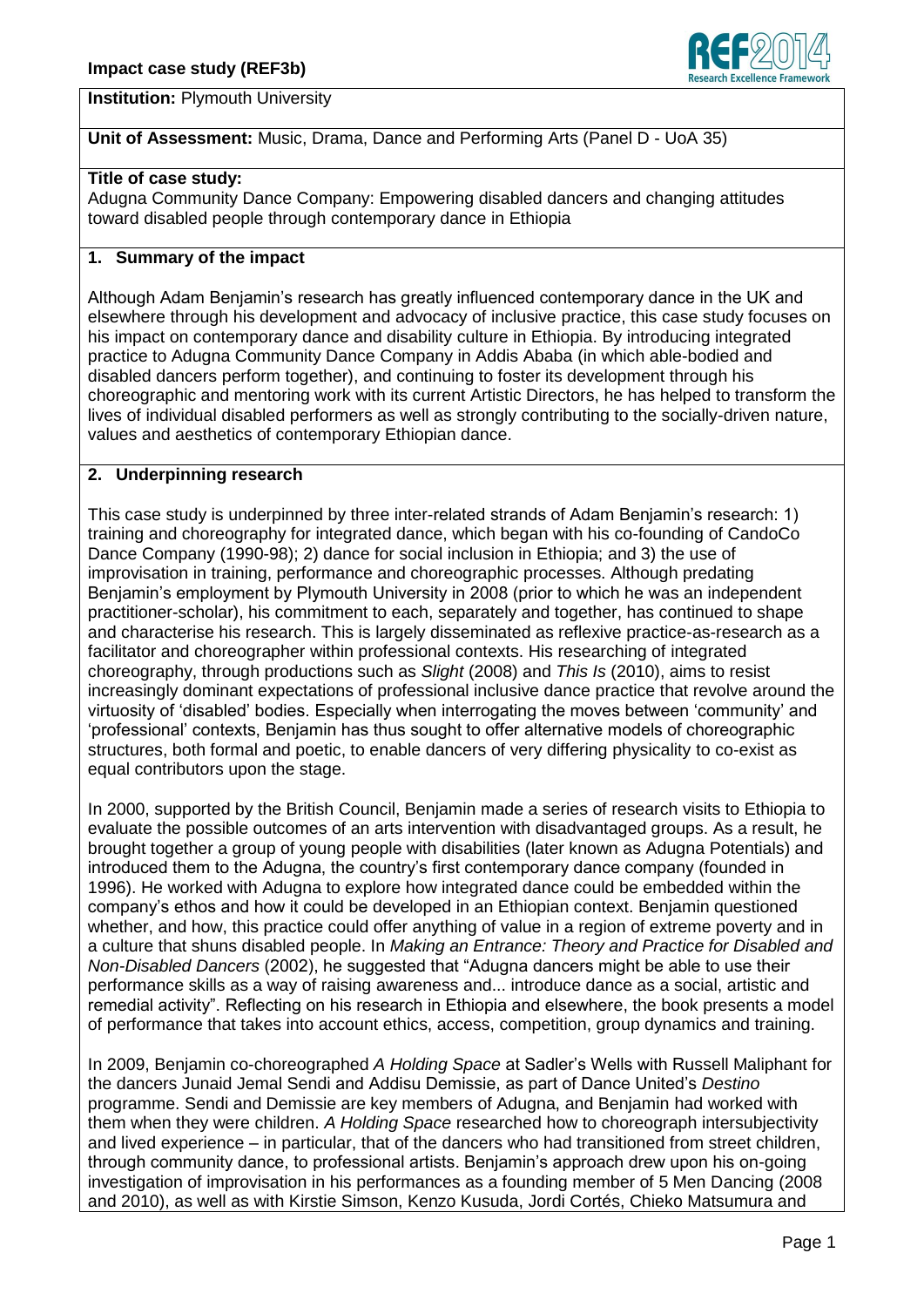

Takugi Oyamada. This practice centres on 'deep listening', refined through Benjamin's experiential modelling of integrated dance in which one must hear and respond to unfamiliar and 'other' bodies, as a springboard from which to blur art and life.

#### **3. References to the research**

1) *A Holding Space*, choreographed by Adam Benjamin and Russell Maliphant, performed by Junaid Jemal Sendi and Addisu Demissie (commissioned by Dance United and Sadler's Wells as part of the *Destino Project*). Preview and lecture demonstration by the choreographers and performers at Plymouth University (Feb 2009); Premier at Sadler's Wells, London (12-13 March 2009), followed by UK tour, with accompanying programme of workshops: The Point, Eastleigh; Stage@Leeds; The Junction, Cambridge; Contact Theatre, Manchester; Laban, London (March/April 2009). Performances at the National Theatre, Addis Ababa, Ethiopia (21- 22 May 2009).

*A Holding Space* was also performed by different dancers with two other works by Maliphant at the Maillon Wacken, Strasbourg, France (May 2010).

A re-worked version of *A Holding Space*, choreographed by Adam Benjamin and Russell Maliphant and performed by Junaid Jemal Sendi and Addisu Demissie, premiered at Plymouth University (September 2012), followed by performances at The Place, London.

- 2) Caswell Coggins (dir.), *Destino: A Contemporary Dance Story*. A Duet Pictures Production in association with Arts Council England. HD Film, 56 minutes, 2010. This documentary, featuring an extended discussion of the project, its context and process, as well as footage of *A Holding Space*, has been screened extensively including at the ICA and Sadler's Wells, London (2010); at film festivals in South Africa, Italy, Portugal, USA, the Netherlands and across the UK; and in rotation on the Community Channel (Sky 539, Virgin 233, Freeview 87) in 2010 and 2012.
- 3) Adam Benjamin, *Making an Entrance: Theory & Practice for Disabled and Non-disabled Dancers* (Routledge, 2002). "*Making an Entrance* is one of the most important books on teaching dance in some time. Nothing less than 'an attempt to change the model, and some of the ways we think about dance and dance education' (p. xvii), it should be required reading for all choreographers, teachers and students of dance" (review in *Theatre Research*  International, 2003). 2<sup>nd</sup> edition has been commissioned and is currently in preparation.
- 4) Caswell Coggins and Andrew Coggins (dir.), *A Holding Space*. A film reflecting on the process of creating the duet, made while re-working it in September 2012. Premiered at The Place, London, October 2012. Available online:<http://vimeo.com/54290251>
- 5) A large body of choreographic research by Adam Benjamin for integrated companies, developed through improvisational processes. Since 2008, this includes: *Slight* for the Fathom Dance project, performed at Dance City Newcastle, Stockton Arts Centre, Decibel Performing Arts Showcase, Plymouth University, and Lillian Baylis, Sadlers Wells, London (2008-10); and *This is* for Croi Glan Integrated Dance Company, performed at Absolute Fringe in Dublin, Abhainn Ri Festival in Callan, Ballina Arts Centre in Co Mayo (all Ireland), Sant Andreu Teatre in Barcelona (2010-11), and Dampfzentrale Arts Festival, Switzerland (2013)
- 6) Adam Benjamin, 'Meetings with Strangers' in Diane Amans (ed.) *An Introduction to Community Dance Practice* (Palgrave Macmillan, 2008).

## **4. Details of the impact**

The UK success of *Destino* (in part by showcasing new work by leading choreographers like Benjamin, Maliphant and Hofesh Schechter) led to a similar project in Ethiopia. While the programme at Sadler's Wells featured a large-scale intergenerational community piece including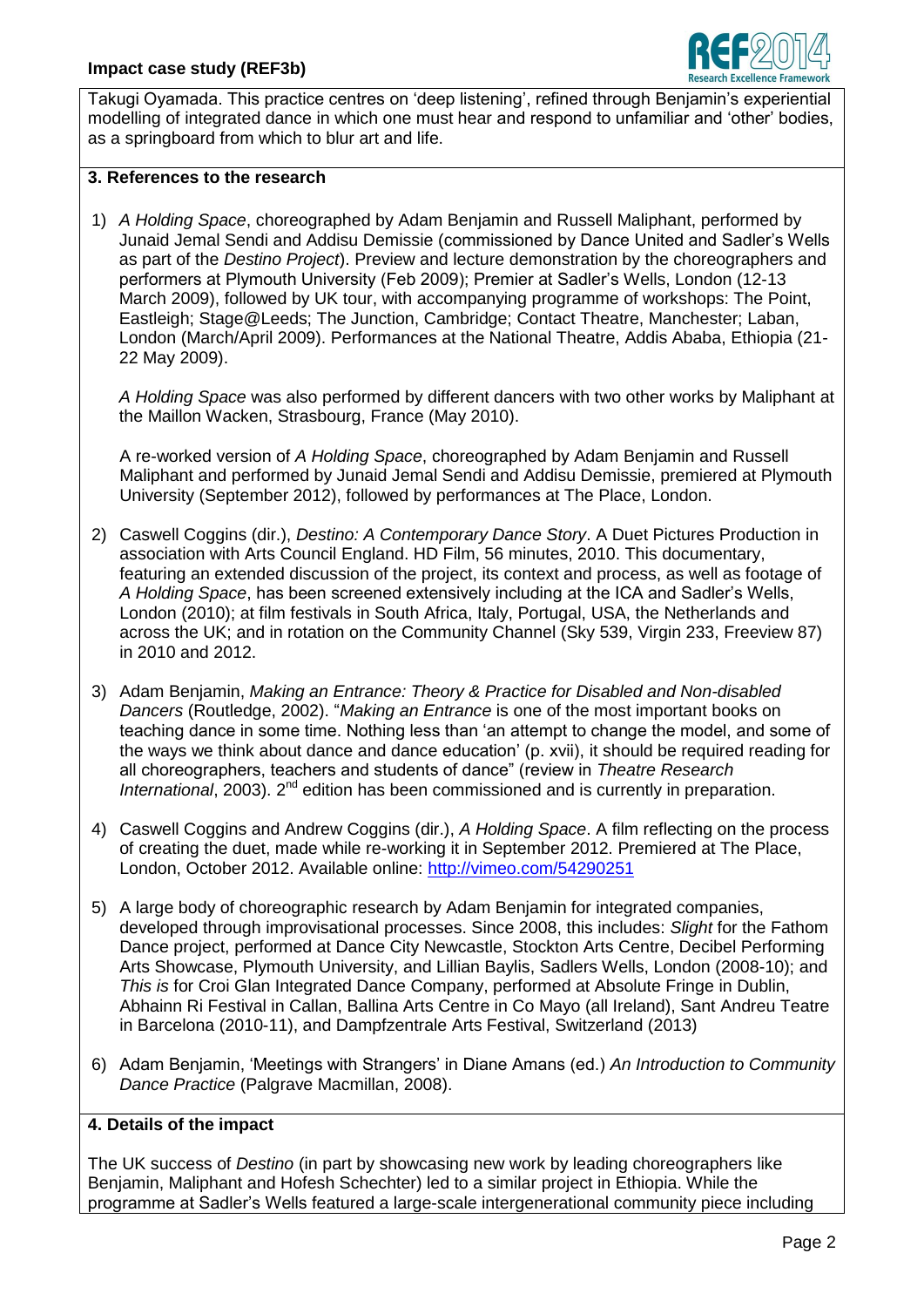## **Impact case study (REF3b)**



groups of hard-to-reach young people, it did not include performers with physical disabilities. Its counterpart in Addis Ababa, *Wekt (Four Seasons)* – made as part of *Destino in Ethiopia* and staged alongside *A Holding Space* – was performed by a mixed ability cast of 50 including the Potentials dancers (10 with post-polio paralysis and one in a wheelchair with severe cerebral palsy). *Wekt* was choreographed by Sendi and Demissie, who says that working with Benjamin and Maliphant on *A Holding Space* significantly helped to refine their own skills in cochoreography.

According to Dance United's Evaluation Report, *Destino* in Ethiopia secured large enthusiastic audiences (2700 people over 2 days at the National Theatre), gave disadvantaged individuals hope and self-respect, enabled Sendi and Demise to become future cultural leaders, and precipitated change for the better within Ethiopian communities. It quoted one member of the audience as saying that "*three thousand people … will leave the auditorium with a completely different picture about the role of the disabled … Those messages will be passed on.*"

Since 2009, Sendi and Denissie have separately choreographed three different integrated pieces that have toured to venues across Ethiopia as well as Tanzania, Ghana, and South Africa. They say that Benjamin "*helped in making us into experts*" and that he continues to remind them of the importance of detail, depth and the role of improvisation, through which one discovers "*how [a dancer's] body works… where you can give weight*" (Sendi, 2013), in choreographing for integrated companies.

In 2010, Sendi and Demissie became co-directors of Adugna. Now also a judge on *Ethiopian Idol*, Sendi says that this means "I need to ensure the development of contemporary dance in my country". This is clearly an inclusive vision; to mark the "re-creation of the company" he choreographed an integrated piece called *Adwa* with the Potentials. The aim is for the Potentials to consistently participate in all three elements of Adugna's mission: contemporary dance performances "*from the community, to the community*", outreach, and international performances. The company website states that "*The impact of the expanding community outreach work with other young disabled people and [the Potentials'] performances cannot be underestimated.*"

In March 2013, building on the momentum of *A Holding Space,* Benjamin returned to Ethiopia to research the second edition of *Making an Entrance* and to run a choreographic lab, mentoring Sendi and Demissie during the development of new integrated performances using improvisatory strategies. In interviews with nine members of Adugna who had worked with Benjamin both between 2000-2003 and in 2013, all mention the personal motivation of changing Ethiopian attitudes toward disabled people. For able-bodied members, this is modeled on their own experiences of working with disabled dancers for the first time, and for those with disabilities, it is tied to their increasing sense of self-esteem, standard of living and professional expectations. All speak of Benjamin's role in helping to create these personal opportunities.

Yitsadel says that, "*when I was a child, I couldn't go to school, I couldn't find the work. I couldn't do things, I couldn't go on the transportation so I felt like I was living other people's lives... I want those things to change [for others]*." Andualem Kebede says that "*when I move in the space I feel free; I feel very proud… in the street, when people are watching me I [think it is] because they probably saw me on TV dancing. So, I don't think they are watching me because I'm disabled.*" Tilahun Jemaneh competed as a powerlifter in the 2004 Paralympics and now is a sports teacher. He believes that the only way to change negative attitudes toward disability in Ethiopia is by showing strength and capability "in action". He says Adugna gave him the confidence, strength and performance skills (including 'a sense of audience') to compete on a national and international stage and that he earns more than his other disabled colleagues because of this experience and expertise. Terefwork Negussie, who is unable to move or to talk, says that she "*learned how to express what she feels inside through movement"* and that she wants to become a choreographer. Benjamin has put her in contact with Lisa Simpson, a profoundly disabled dancer in the UK with whom he developed 'the Simpson Board'. This allows people with no speech and limited voluntary control over their muscles to communicate ideas about movement in a studio.